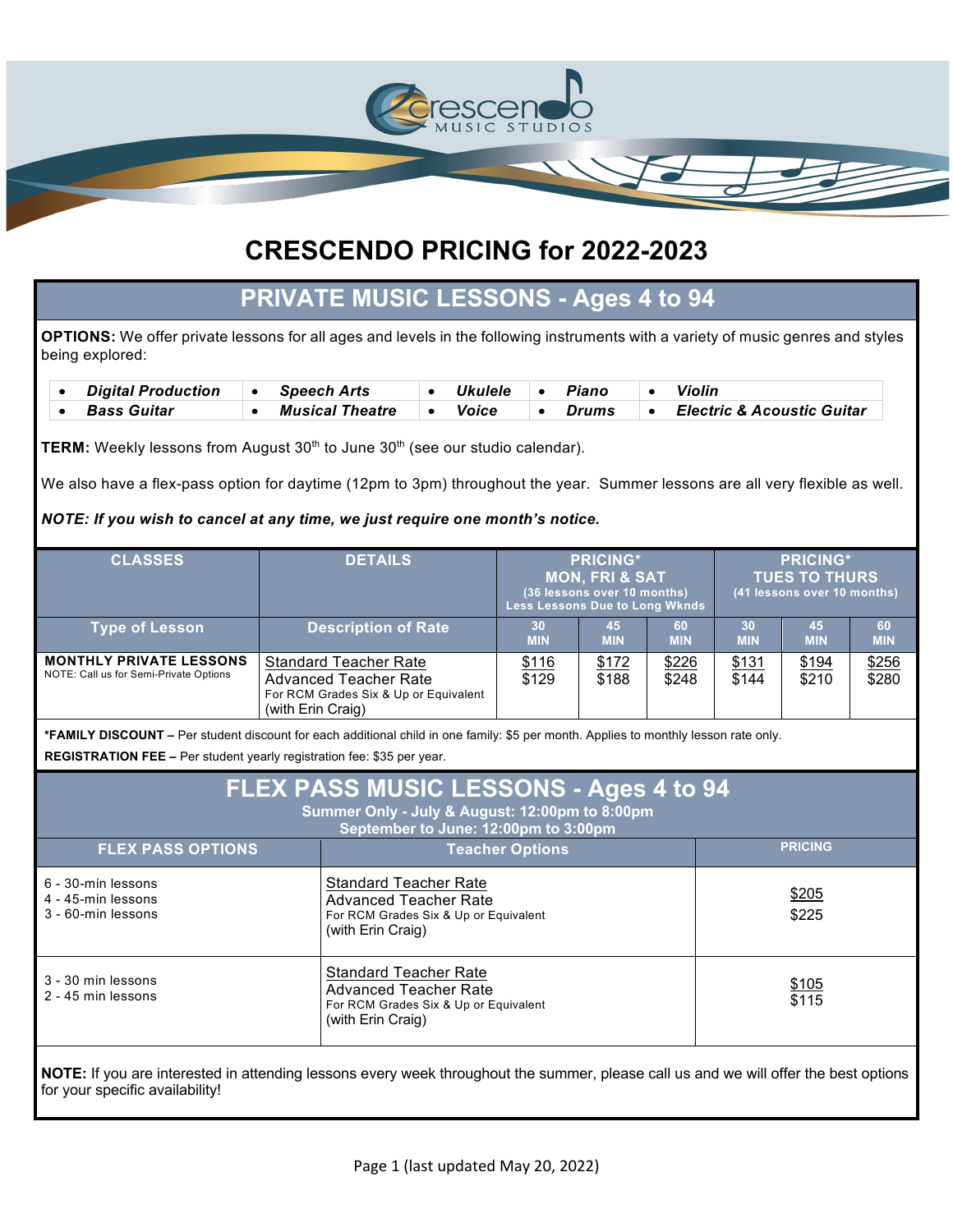

### **CRESCENDO WEJAM™ BAND PROGRAM (16 WEEK PROGRAM - AGES 11 to ADULT)**

### **LOCATION: Buckingham Drive**

**CLASS:** Our WeJam™ Band Program is for students with some previous experience who would like to learn how to perform together in a band. We would suggest that you have at least two or three years of private music instruction and know how to read a chord chart and/or lead sheet. We will have you work together in groups of six to eight students. Students will explore pop and rock music from various eras!

**TERM:** Classes run throughout the year and will start in September and January.

**PRICING:** \$64 X 5 monthly payments (Sep 1, 2022 to Jan 1, 2023 & Feb 1 to Jul 1, 2023)\*

| <b>DAY</b> | <b>TIME</b>         | <b>TERM1</b>                                                                                       | <b>TERM 2</b>                                                                                                | <b>AGES</b>                 |
|------------|---------------------|----------------------------------------------------------------------------------------------------|--------------------------------------------------------------------------------------------------------------|-----------------------------|
| Thursday   | 6:15 to 7:30 pm     | Sep 15, 2022 to Jan 12, 2023<br>(no class Dec 22 & 29 incl. recital week<br>performance)           | Jan 26, 2023 to May 25, 2023<br>(no class Mar 30 & Apr 20 incl. festival & recital<br>week performance)      | Adults<br>(All Ages)        |
| Thursday   | 7:45 to 9:00 pm     | Sep 15, 2022 to Jan 12, 2023<br>(no class Dec 22 & 29 incl. recital week<br>performance)           | Jan 26, 2023 to May 25, 2023<br>(no class Mar 30 & Apr 20 incl. festival & recital<br>week performance)      | <b>Adults</b><br>(All Ages) |
| Saturday   | 1:00 to 2:15 pm     | Sep 10, 2022 to Jan 14, 2023<br>(no class Oct 8, Dec 24 & 31 incl. recital week<br>performance)    | Jan 21, 2023 to Jun 3, 2023<br>(no class Feb 18, Apr 8 & 22 incl. festival &<br>recital week performance)    | Younger Teens<br>11 to 14   |
| Saturday   | $2:15$ to $3:30$ pm | Sep 10, 2022 to Jan 14, 2023<br>(no class Oct 8, Dec 24, Dec 31 incl. recital<br>week performance) | Jan 21, 2023 to Jun 3, 2023<br>(no class Feb 18, Apr 8, Apr 22 incl. festival &<br>recital week performance) | Older Teens<br>14 to 17     |
| Saturday   | $3:45$ to 5:00 pm   | Sep 10, 2022 to Jan 14, 2023<br>(no class Oct 8, Dec 24, Dec 31 incl. recital<br>week performance) | Jan 21, 2023 to Jun 3, 2023<br>(no class Feb 18, Apr 8, Apr 22 incl. festival &<br>recital week performance) | Older Teens<br>14 to 17     |

**\*FAMILY DISCOUNT –** Per student discount for each additional child in one family: \$5 per month. Applies to monthly lesson rate only.

## **CRESCENDO MUSICAL THEATRE CHORUS (AGES 7 to 14)**

#### **LOCATION:** TBA (in Sherwood Park)

**CLASS:** Our Musical Theatre program has grown so much this past year. We will be offering two separate class options AND we are planning to put on a **musical in May or June**. We will learn how to act, move on stage, present our characters with dramatic impact and sing in a healthy and powerful way while growing our team building skills! At the end of each term, we will be putting on a few shows for family, friends and our community! In April, we may also perform at the Sherwood Park Music Festival, if we feel ready to do so.

**TERM:** September to June.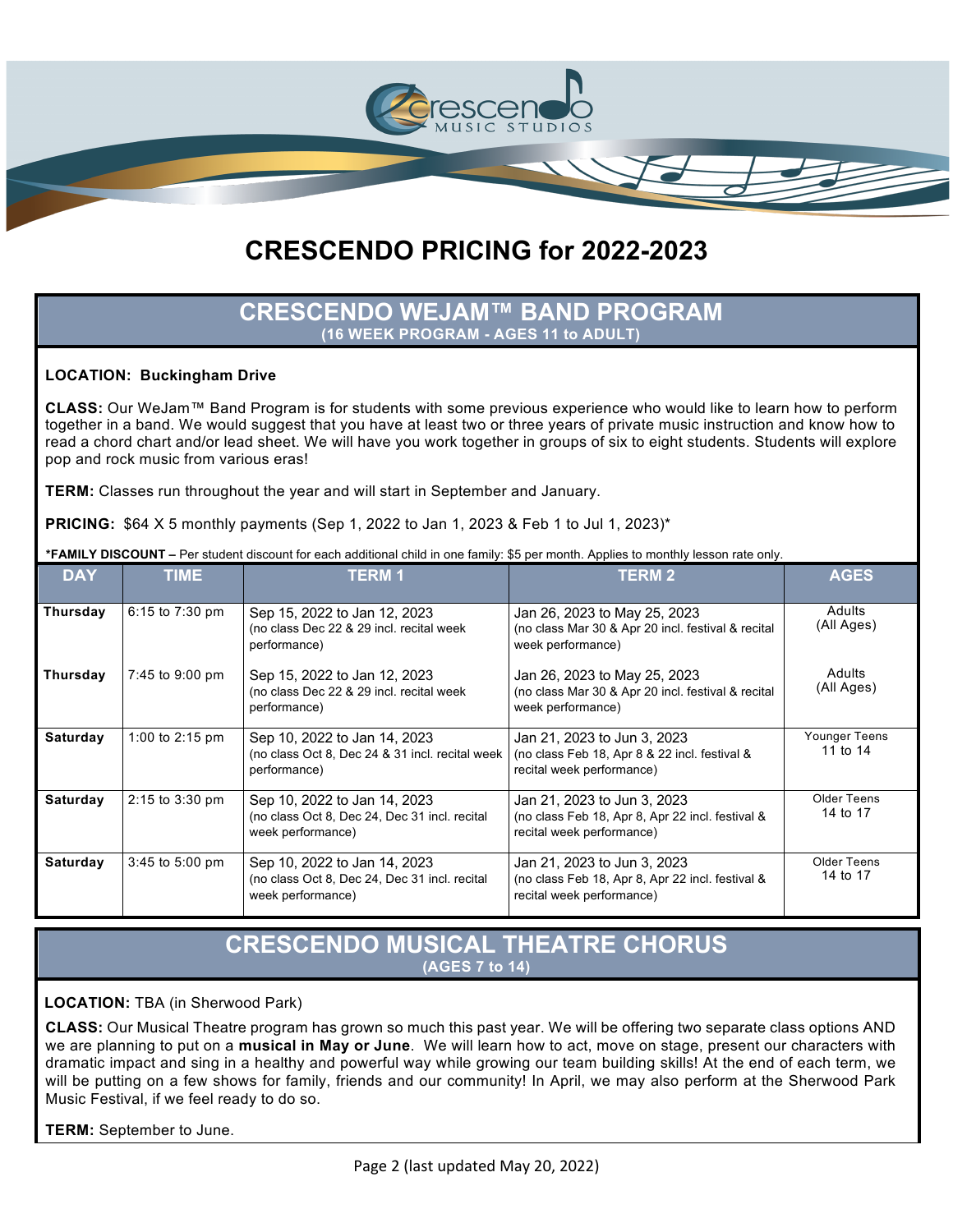

| <b>DAY</b> | <b>TIME</b>                                                                                                               | <b>DATES/TERM</b>                                                                                                                                               | <b>AGES</b> | <b>PRICING*</b>                                    |
|------------|---------------------------------------------------------------------------------------------------------------------------|-----------------------------------------------------------------------------------------------------------------------------------------------------------------|-------------|----------------------------------------------------|
| Friday     | 4:00 to 5:30 pm<br>(some overlap with group two as we<br>get closer to production day AND<br>some smaller group sessions) | Sep 9, 2022 to Jun 16, 2023<br>(no class Sep 30, Oct 7, Nov 11, Dec<br>23, Dec 30, Mar 31, Apr 7 & May 19<br>l (incl. festival & recital week<br>performances)  | 7 to 10     | $$70 \times 10$ monthly payments<br>Sep 1 to Jun 1 |
| Friday     | 5:30 to 7:15 pm<br>(some overlap with group one as we<br>get closer to production day AND<br>some smaller group sessions) | Sep 9, 2022 to Jun 16, 2023<br>(no class Sep 30, Oct 7, Nov 11, Dec<br>23, Dec 30, Mar 31, Apr 7 & May 19,<br>l(incl. festival & recital week<br>(performances) | 11 to 14    | \$75 x 10 monthly payments<br>Sep 1 to Jun 1       |
|            | <b>FAMILY DISCOUNT</b> – Per student discount for each additional child in one family: \$5 per month.                     |                                                                                                                                                                 |             |                                                    |

\*Does not include the cost of costumes and props.

### **CRESCENDO VOCAL CHORUS (16 Week Program for Ages 6 to 10)**

### **LOCATION: Buckingham Drive**

**CLASS:** Our Crescendo Chorus is back! Much like a "Glee Club," this vocal group will learn how to sing engaging music together in ensemble. Students will learn how to sing "in canon" and harmonize with each other. We will teach the important vocal techniques you will need to know in order to create a powerful and healthy sound in ensemble with others. We will even learn how to move together in chorus! We will present a concert for the parents at the end of each term. In April, we will perform at the Sherwood Park Music Festival, if we feel ready to do so.

**TERM:** Classes run throughout the year in sixteen-week terms.

| <b>DAY</b>                                                                                            | TIME | TERM 1                                                                                                                  | I ERM 2                                                                                              | <b>AGES</b> | <b>PRICING*</b>                                                               |  |  |
|-------------------------------------------------------------------------------------------------------|------|-------------------------------------------------------------------------------------------------------------------------|------------------------------------------------------------------------------------------------------|-------------|-------------------------------------------------------------------------------|--|--|
| Saturday                                                                                              |      | 1:00 to 2:00 pm   Sep 10, 2022 to Jan 14, 2023<br>(no class Oct 8, Dec 24, Dec 31)<br>(incl. recital week performances) | Jan 21, 2023 to Jun 3, 2023<br>(no class Feb 18, Apr 8, Apr 22)<br>(incl. recital week performances) | 6 to 10     | \$50 x 5 monthly payments<br>Term 1: Sep 1 to Jan 1<br>Term 2: Feb 1 to Jun 1 |  |  |
| <b>FAMILY DISCOUNT</b> – Per student discount for each additional child in one family: \$5 per month. |      |                                                                                                                         |                                                                                                      |             |                                                                               |  |  |

# **MUSICAL MAESTROS™ for LITTLE ONES (16 Week Program for Ages Six Months to 4 Years Old - Parented)**

**LOCATION: Buckingham Drive** 

**TEACHERS:** Rhea March & Leanne Cummings

**CLASS:** Our parented Musical Maestros Program™ is back again this fall! These engaging parented music classes are filled with energy, fun and learning! We will sing, drum, make rhythm, move and groove together. This program includes solid, well researched early music learning and development activities. We will have live musician(s) throughout the term on guitar, grand piano and ukulele! You will also receive access to our own library of songs to move and groove with at home.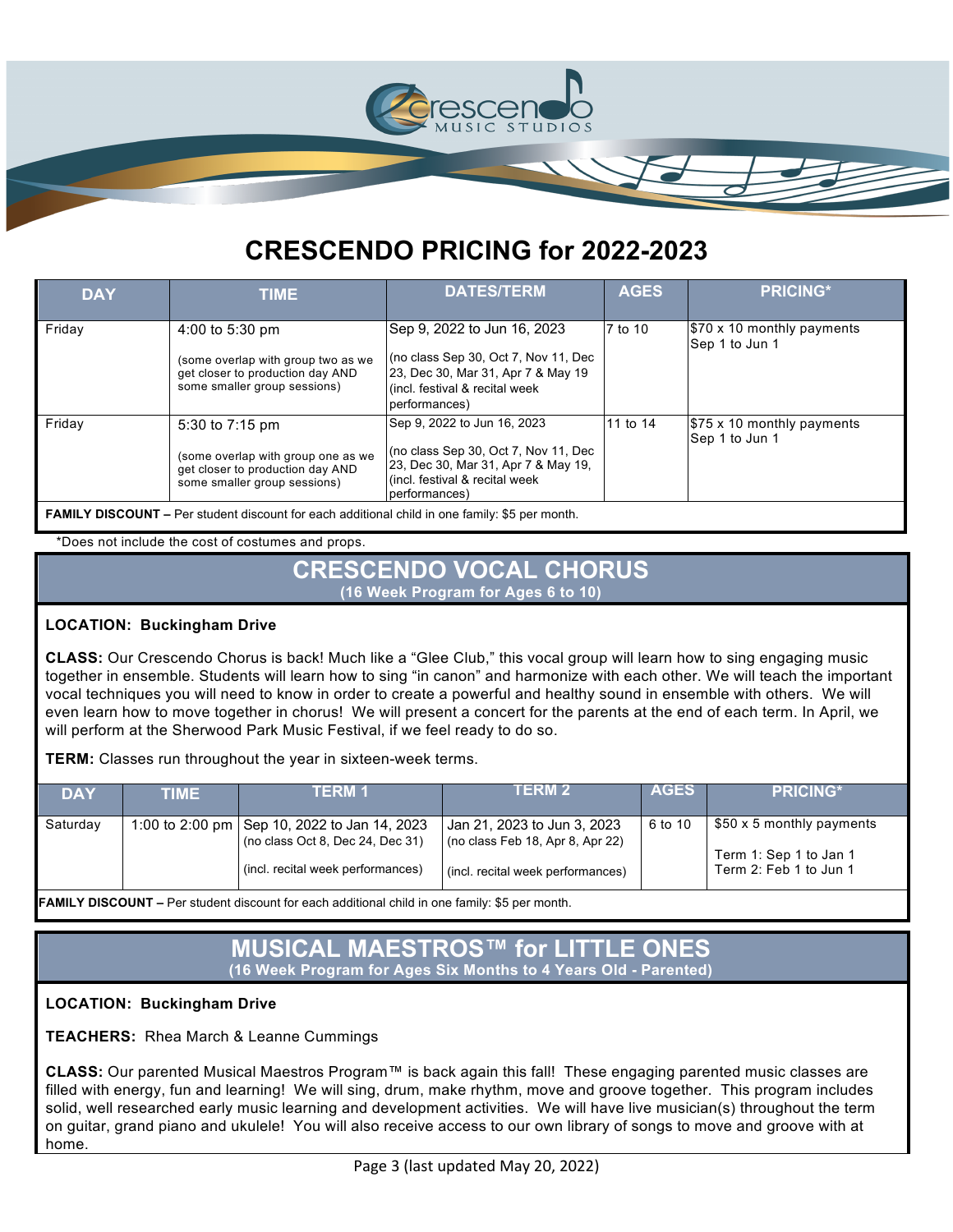

| TERM: Classes run throughout the year in sixteen-week terms. Classes are 50 minutes + some "visiting time" afterward! |                                                                                                       |                                                                                       |                                                           |                      |                                                                    |  |  |  |  |
|-----------------------------------------------------------------------------------------------------------------------|-------------------------------------------------------------------------------------------------------|---------------------------------------------------------------------------------------|-----------------------------------------------------------|----------------------|--------------------------------------------------------------------|--|--|--|--|
| <b>DAY</b>                                                                                                            | <b>TIME</b>                                                                                           | TERM 1                                                                                | I ERM 2                                                   | <b>AGES</b>          | <b>PRICING</b>                                                     |  |  |  |  |
| Tuesday                                                                                                               | Option 1: 9:30 to 10:20 am<br>Option 2: 10:45 to 11:35 am<br>Option 3: 12:00 to 12:50 pm              | Sep 13, 2022 to Jan 10, 2023 Jan 17, 2023 to May 9, 2023<br>(no class Dec 20, Dec 27) | (no class Mar 28)                                         | 6 mo.<br>to<br>4 yrs | $$49 \times 5 + GST$<br>monthly payments<br>Term 1: Sep 1 to Jan 1 |  |  |  |  |
|                                                                                                                       | Wednesday   Option 1: 9:30 to 10:20 am<br>Option 2: 10:45 to 11:35 am                                 | Sep 14, 2022 to Jan 11, 2023<br>(no class Dec 21, Dec 28)                             | Jan 18, 2023 to May 10, 2023<br>(no class Mar 29)         |                      | Term 2: Feb 1 to Jun 1                                             |  |  |  |  |
| Saturday                                                                                                              | Option 1: 9:30 to 10:20 am<br>Option 2: 10:45 to 11:35 pm<br>Option 3: 12:00 to 12:50 pm              | (no class Oct 8, Dec 24, Dec 31) $\vert$ (no class Feb 18, Apr 8, May 20)             | Sep 10, 2022 to Jan 14, 2023 Jan 21, 2023 to May 27, 2023 |                      |                                                                    |  |  |  |  |
|                                                                                                                       | <b>FAMILY DISCOUNT</b> – Per student discount for each additional child in one family: \$5 per month. |                                                                                       |                                                           |                      |                                                                    |  |  |  |  |

### **MUSICAL MAESTROS™ for PRESCHOOLERS (14 Week Program for Ages 3.5 to 5 years old - Unparented)**

### **LOCATION: Buckingham Drive**

**TEACHERS:** Leanne Cummings & Rhea March

**CLASS:** Our unparented Musical Maestros™ for Preschoolers will begin this fall! These engaging music preschool classes are filled with education, fun and learning! We will learn solfege, alphabet learning songs, music spelling songs, counting songs, drumming, rhythm making; and we will move and groove together. This program includes solid, well researched early music learning and development activities every week. We will have live musician(s) including guitar some weeks, grand piano some weeks and ukulele some weeks! You will also receive a quality, age-appropriate instrument each term. We do ask that your toddler is potty-trained.

**TERM:** Classes run throughout the year in sixteen-week terms.

| <b>DAY</b> | TIME                      | TERM 1                                                                                 | IERM Z                                           | AGES   | <b>PRICING</b>                                    |
|------------|---------------------------|----------------------------------------------------------------------------------------|--------------------------------------------------|--------|---------------------------------------------------|
| Thursday   | Option 2: 1:30 to 2:30 pm | Option 1: 12:00 to 1:00 pm   Sep 15, 2022 to Jan 12, 2023<br>(no class Dec 22, Dec 29) | Jan 19,2023 to May 11, 2023<br>(no class Mar 30) | 3 to 5 | $$49 \times 5$ monthly pymts                      |
|            |                           |                                                                                        |                                                  |        | Term 1: Sep 1 to Jan 1<br>lTerm 2: Feb 1 to Jun 1 |